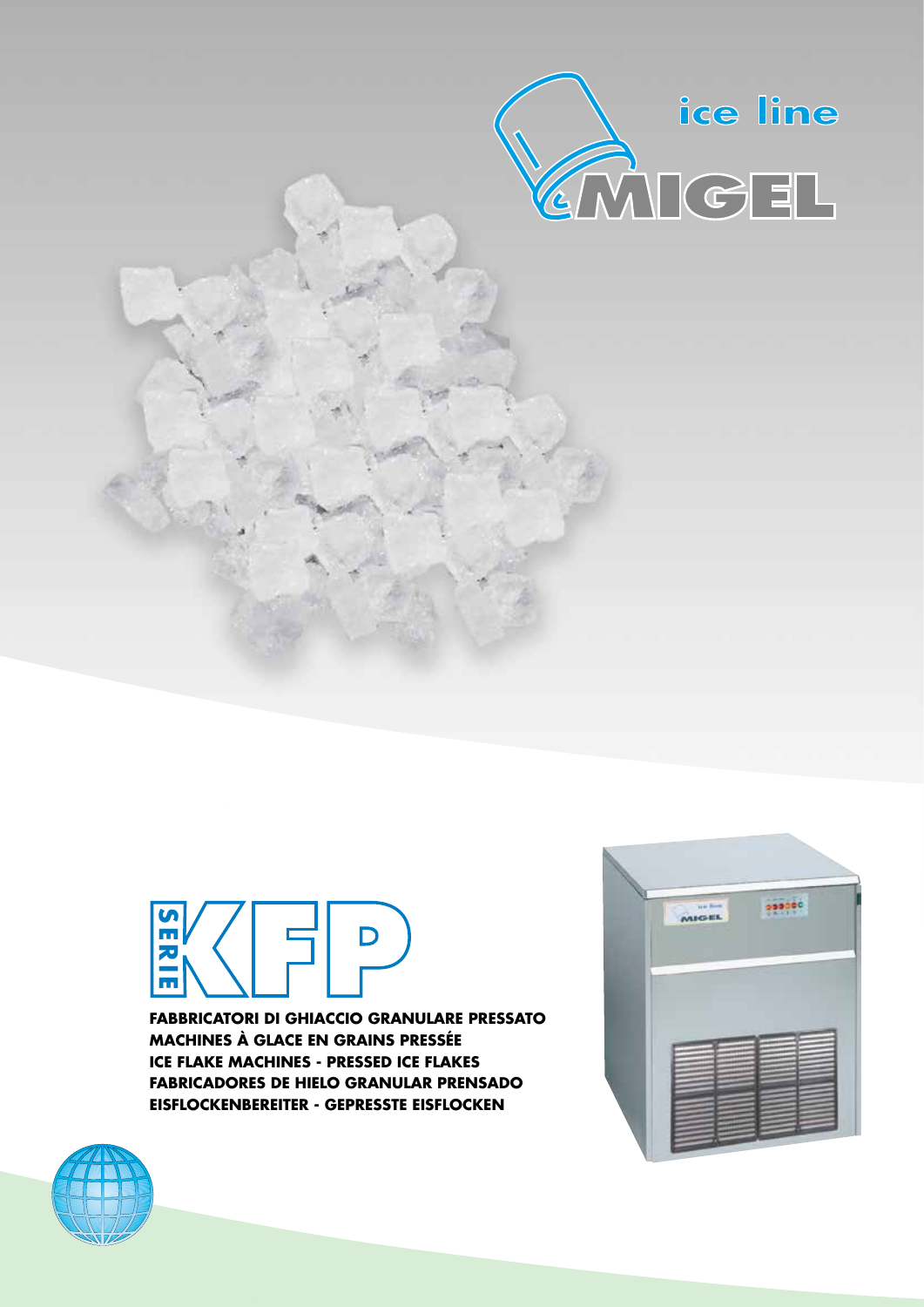# **Fabbricatori di ghiaccio granulare serie KFP**

La gamma dei fabbricatori di ghiaccio granulare pressato della serie KFP è composta da 8 modelli con produzione giornaliera compresa tra i 78 Kg, 125 Kg e i 170 Kg con contenitore incorporato; ed i modelli modulari da 180 Kg, 275 Kg, 510 Kg, 980 Kg e 1720 Kg; fabbricatori modulari combinabili con i contenitori B/BL100, B/ BL150, B/BL250 e TF60/RB60 o altri.

Il ghiaccio granulare pressato della serie KFP è ideale per l'uso nei bar, laboratori, ospedali, panifici, macellerie, pescherie, fast food e ristoranti.

Un ghiaccio granulare con una temperatura ottimale (-0,5°C) asciutto, compatto e non tende ad impaccarsi.

## **Machines à glace en grains série KFP**

La gamme de machines à glace en grains pressée série KF est composée par 8 modèles avec une production journalièr comprise entre 78 Kg, 125 Kg et 170 Kg, tous les deux avec bac de conservation integré; et les modèles modulaires de 180 Kg 275 Kg, 510 Kg, 980 Kg et 1720 Kg; machines à glace en grain modulaires pour combination avec les bacs de conservation B/ BF100, B/BF150, B/BF250 et TF60/RB60 ou d'autres.

La glace en grains pressée serie KFP est idéale pour ba laboratoires, hôpitaux, boulangeries, boucheries, poissonneries Fast Food et restaurants.

Une glace en grains avec une temperature idéale (-0,5°C), sèche compacte qui ne s'empâtte pas.

## **Ice flake machines series KFP**

The range of ice flake machines series KFP-pressed ice flakes consists of 8 models with a daily production between 78 Kg/172 Lb, 125 Kg/275 lb and 170 Kg/374 Lb all with built in storage bin; and the modular models 180 Kg/396 Lb, 275 Kg/510 Lb, 490 Kg/1120 Lb 980 Kg/2156 Lb and 1720 Kg/3870 Lb; modular ice-flake machines to combine with the storage bin B/BF100, B/BF150, B/BF250 and TF60/RB60 or others.

The pressed ice flake of series KFP is ideal for bar, laboratories, hospitals, bakeries, butchers, fishmongers, Fast Food outlets and restaurants.

An ice flake with a perfect temperature (-0,5°C) produced dry and compact.

## **Fabricadores de hielo granular serie KFP**

La gama de fabricadores de hielo granular prensado serie KFF está compuesta por 8 modelos con producción diaria comprendida entre 78 Kg, 125 Kg y 170 Kg con depósito incorporado; y los modelos modulares de 180 Kg, 275 Kg, 510 Kg, 1120 Kg y 1720 Kg; modulares combinables con los depósitos B/BF100, B/BF150, B/BF250 y TF60/RB60.

El hielo granular prensado ideal para bar, laboratorios, hospitales, panificadores, carnicerias, pescaderias, Fast Food y restaurantes. El hielo granular es seco, compacto, con tendencia a no comprimirse y con temperature óptima (-0,5°C).

#### **Eisflockenbereiter Serie KFP**

Die Produktgruppe der Eisflockenbereiter Serie KFP gepresste Eisflocken besteht aus 8 Modellen mit Tagesleistungen von 78 Kg, 125 Kg und 170 Kg, mit eingebautem Behälter; und den Modulen, 180 Kg, 275 Kg, 510 Kg, 980 Kg und 1720 Kg; Bereiter im Modulbausystem kombinierbar mit den Behältern B/BF100, B/ BF150, B/BF250 und TF60/RB60 oder anderen.

Die gepresste Eisflocke der Serie KFP ist ideal für den Gebrauch in Bar, Laboratorien, Krankenhäusern, Bäckereien, Fleischereien, Fischhandel, Fast Food und Restaurants. Eine Eisflocke mit einer optimalen Temperatur (-0,5°C), trocken, kompakt und nicht matschig.

| Caratteristiche<br>Generali | • Produzione continua<br>• Carrozzeria in acciaio inox (AISI 304)<br>• Raffreddamento ad aria (A) o ad acqua (W)<br>• KF85 con ventilazione frontale per l'incasso a richiesta (Mod. F)<br>• Interruttore generale (ON/OFF)<br>• Trasmissione a cinghia KF 45/85/145/185<br>• Controllo elettronico del funzionamento (Modulari)<br>• Filtro (Modulari)<br>• Motoriduttore (Modulari)<br>• Ciclo di risciacquo con acqua durante l'avviamento (Modulari) |
|-----------------------------|----------------------------------------------------------------------------------------------------------------------------------------------------------------------------------------------------------------------------------------------------------------------------------------------------------------------------------------------------------------------------------------------------------------------------------------------------------|

- Svuotamento acqua durante la fase di spegnimento (Modulari)
- Svuotamento evaporatore durante la fase di spegnimento (Modulari)
- Costi di esercizio ridotti, consumi di elettricità ed acqua bassi
- Ingombro ridotto
- Massima accessibilità alla componentistica
- Refrigerante R290/R452A

| <b>Caractéristiques</b><br>Générales | • Production continue<br>• Carosserie en acier inoxydable (AISI 304)<br>• Refroidissement par air (A) ou par eau (W)<br>• KF85 avec ventilation frontale pour encastrement (Mod. F)<br>• Interrupteur général (ON/OFF)                                                               |
|--------------------------------------|--------------------------------------------------------------------------------------------------------------------------------------------------------------------------------------------------------------------------------------------------------------------------------------|
|                                      | • Transmission par courroie<br>• Contrôle électronique du fonctionnement (Modulaires)<br>• Filtre (Modulaires)<br>• Motoréducteur (Modulaires)<br>• Lavage à l'eau au début (Modulaires)                                                                                             |
|                                      | • Drainage de l'eau à l'arrêt (Modulaires)<br>• Déchargement de glace de l'evaporateur à l'arrêt (Modulaires)<br>· Réduits coûts d'exercise, réduite consommation d'électricité et d'eau<br>• Dimensions réduites<br>• Composants facilement accessibles<br>• Réfrigérant R290/R452A |

| General<br><b>Specifications</b>    | ● Continuous production<br>• Stainless steel bodywork (BS 304 S01)<br>• Condensing units air cooled (A) or water cooled (W)<br>• KF85 with frontal ventilation for boxing in (Mod. F)<br>• Main switch (ON/OFF)<br>• Belt drive system<br>• Electronic function control (Modulars)<br>• Filter (Modulars)<br>· Direct driven system (Modulars)<br>• Rinsing with water at start (Modulars)<br>• Water drainage at stop (Modulars)<br>• Ice unloading of the evaporator at stop (Modulars)<br>• Low power and water consumption<br>• Reduced dimensions<br>• Maximum accessibility to components<br>• Refrigerant R290/R452A                                                                        |
|-------------------------------------|----------------------------------------------------------------------------------------------------------------------------------------------------------------------------------------------------------------------------------------------------------------------------------------------------------------------------------------------------------------------------------------------------------------------------------------------------------------------------------------------------------------------------------------------------------------------------------------------------------------------------------------------------------------------------------------------------|
| <b>Caracteristicas</b><br>Generales | • Producción continua<br>· Carroceria en acero inoxidable (AISI 304)<br>• Condensación por aire (A) o por agua (W)<br>• KF85 con ventilación frontal bajo barra (Mod. F)<br>· Interruptor general (ON/OFF)<br>· Transmisión por correa<br>• Controles electrónicos de funcionamento (Modulares)<br>· Filtro (Modulares)<br>· Motoreductor (Modulares)<br>• Enjuaque con aqua a la salida (Modulares)<br>· Drenaje del agua en la parada (Modulares)<br>· Drescarga de hielo del evaporador en la parada (Modulares)<br>• Reducido coste de fabricación, consumos eléctricos y de agua bajos<br>• Dimensiones reducidas<br>· Máxima accesibilidad sobre lo componentes<br>• Refrigerante R290/R452A |
| Generelle<br>Eigenschaften          | • Kontinuierliche Eisproduktion<br>· Chromnickelstahl Gehäuse (AISI 304)<br>• Luftkühlung (A) oder Wasserkühlung (W)<br>• KF85 mit Frontbelüftung für den Einbau auf Anfrage (Mod. F)<br>• Hauptschalter (Ein/Aus)<br>• Keilriemenantrieb<br>· Elektronische Steuerung (Module)<br>• Filter (Module)<br>· Direktantrieb (Module)<br>· Spülen mit Wasser bei Start (Module)<br>• Ablassen des Wassers bei Stopp (Module)<br>• Entleeren des Verdampfers von Eis bei Stopp (Module))<br>• Reduzierte Betriebskosten durch eingeschränkten Strom-und Wasserverbrauch<br>• Reduzierte Ausmaße<br>• Leicht erreichbare Komponenten                                                                      |

• Kältemittel R290/R452A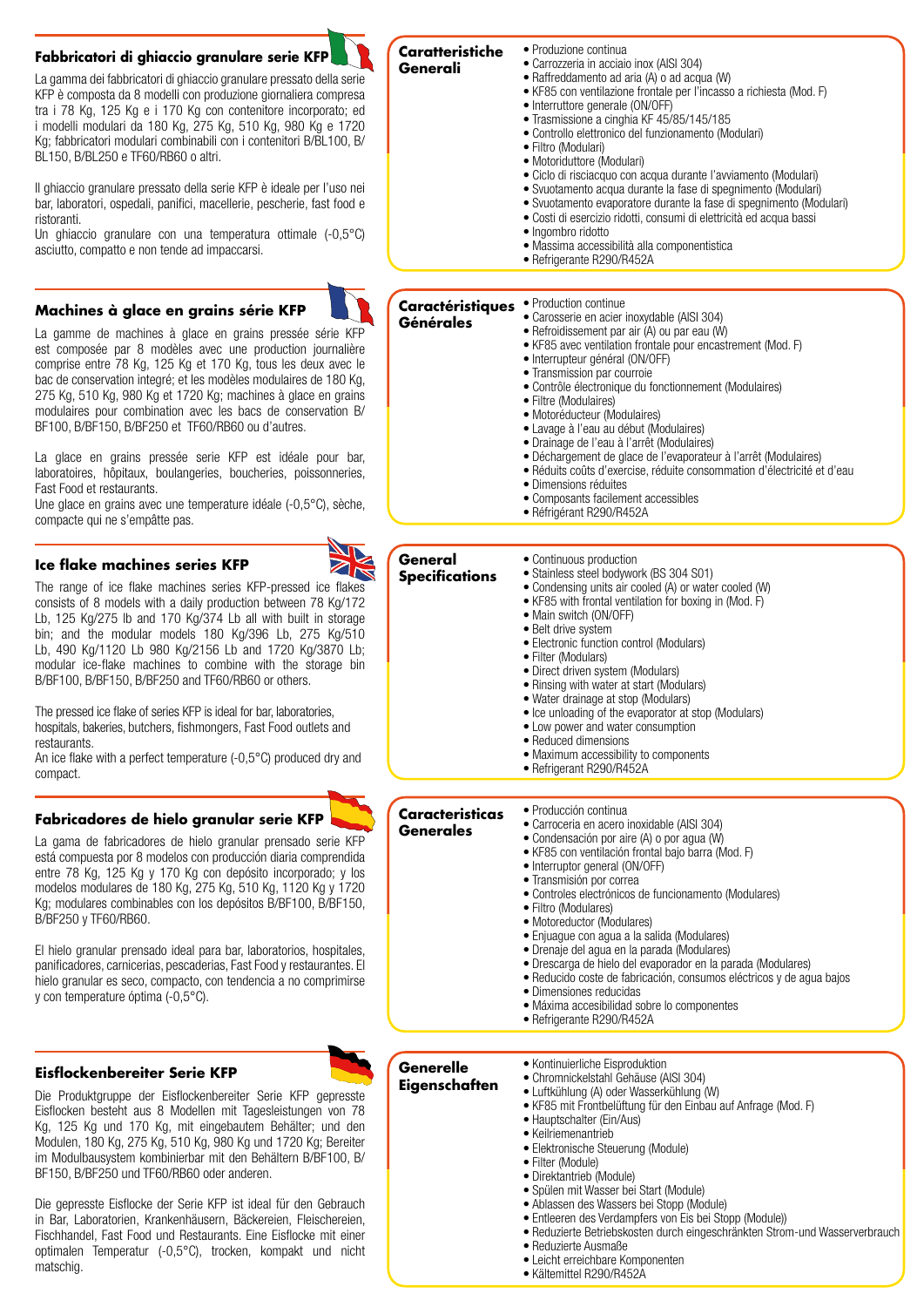| ice line                                                                                           |                     |                  |                 |
|----------------------------------------------------------------------------------------------------|---------------------|------------------|-----------------|
| KMGE<br><b>KFP 85</b>                                                                              |                     | A                | W               |
| Produzione ● Production ● Production<br>Produccion • Tagesleistung                                 | *Kg/24h<br>Lb/24h   | 75               | - 78<br>165 172 |
| Capacità contenitore • Capacité bac • Bin capacity<br>Capacidad del deposito · Behälterkapazität   | Kg - Lb             | $25 - 55$        |                 |
| Assorbimento . Consommation . Power<br>Potencia • Leistungsaufnahme                                | $(T=43^{\circ}C)-W$ | 400              |                 |
| Peso netto • Poids net • Net weight<br>Peso neto . Nettogewicht                                    | Кq                  | 57               |                 |
| Peso lordo · Poids brut · Gross weight<br>Peso bruto . Bruttogewicht                               | Кq                  | 61               |                 |
| Volume con imballo • Volume emballage • Volume packing<br>Volume con embalage • Verpackungsvolumen | m <sup>3</sup>      | 0.32             |                 |
| Refrigerante • Réfrigérant • Refrigerant<br>Refrigerante · Kältemittel                             |                     | R <sub>290</sub> |                 |
| Voltaggio standard • Voltage standard • Standard voltage<br>Voltaje • Anschlußspannung             |                     | V230/50Hz/1      |                 |

| ice line                                                                                           |                     |                  |             |
|----------------------------------------------------------------------------------------------------|---------------------|------------------|-------------|
| <b>MIGE</b><br><b>KFP 145</b>                                                                      |                     | А                | W           |
| Produzione ● Production ● Production<br>Produccion • Tagesleistung                                 | *Kg/24h<br>Lb/24h   | 120<br>264       | 125<br>275  |
| Capacità contenitore • Capacité bac • Bin capacity<br>Capacidad del deposito · Behälterkapazität   | Kg - Lb             | $42 - 92$        |             |
| Assorbimento • Consommation • Power<br>Potencia • Leistungsaufnahme                                | $(T=43^{\circ}C)-W$ | 450              |             |
| Peso netto . Poids net . Net weight<br>Peso neto . Nettogewicht                                    | Кq                  | 71               |             |
| Peso lordo · Poids brut · Gross weight<br>Peso bruto . Bruttogewicht                               | Кq                  |                  | 78          |
| Volume con imballo . Volume emballage . Volume packing<br>Volume con embalage · Verpackungsvolumen | m <sup>3</sup>      | 0.54             |             |
| Refrigerante • Réfrigérant • Refrigerant<br>Refrigerante · Kältemittel                             |                     | R <sub>290</sub> |             |
| Voltaggio standard • Voltage standard • Standard voltage<br>Voltaje • Anschlußspannung             |                     |                  | V230/50Hz/1 |

 $\overline{\phantom{0}}$ 

| ice line                                                                                           |                     |            |                  |
|----------------------------------------------------------------------------------------------------|---------------------|------------|------------------|
| <b>MIGE</b><br><b>KFP 185</b>                                                                      |                     | A          | W                |
| Produzione ● Production ● Production<br>Produccion • Tagesleistung                                 | *Kg/24h<br>Lb/24h   | 165<br>363 | 170<br>374       |
| Capacità contenitore • Capacité bac • Bin capacity<br>Capacidad del deposito · Behälterkapazität   | Kg - Lb             |            | $60 - 132$       |
| Assorbimento • Consommation • Power<br>Potencia • Leistungsaufnahme                                | $(T=43^{\circ}C)-W$ |            | 690              |
| Peso netto • Poids net • Net weight<br>Peso neto • Nettogewicht                                    | Кq                  |            | 85               |
| Peso lordo · Poids brut · Gross weight<br>Peso bruto • Bruttogewicht                               | Кq                  |            | 89               |
| Volume con imballo . Volume emballage . Volume packing<br>Volume con embalage · Verpackungsvolumen | m <sup>3</sup>      |            | 0.63             |
| Refrigerante • Réfrigérant • Refrigerant<br>Refrigerante • Kältemittel                             |                     |            | R <sub>290</sub> |
| Voltaggio standard • Voltage standard • Standard voltage<br>Voltaje • Anschlußspannung             |                     |            | V230/50Hz/1      |
|                                                                                                    |                     |            |                  |

| ice line                                                                                           |                     |                |                  |             |
|----------------------------------------------------------------------------------------------------|---------------------|----------------|------------------|-------------|
| <b>KIMMGEN</b><br><b>KFP 200</b>                                                                   |                     |                | A                | W           |
| Produzione ● Production ● Production<br>Produccion • Tagesleistung                                 | *Kg/24h             | Lb/24h         | 175<br>385       | 180<br>396  |
| Capacità contenitore • Capacité bac • Bin capacity<br>Capacidad del deposito • Behälterkapazität   |                     | Kg - Lb        |                  |             |
| Assorbimento • Consommation • Power<br>Potencia • Leistungsaufnahme                                | $(T=43^{\circ}C)-W$ |                | 720              |             |
| Peso netto • Poids net • Net weight<br>Peso neto • Nettogewicht                                    |                     | Кq             | 58               |             |
| Peso lordo · Poids brut · Gross weight<br>Peso bruto . Bruttogewicht                               |                     | Кq             | 63               |             |
| Volume con imballo • Volume emballage • Volume packing<br>Volume con embalage · Verpackungsvolumen |                     | m <sup>3</sup> |                  | 0.30        |
| Refrigerante • Réfrigérant • Refrigerant<br>Refrigerante • Kältemittel                             |                     |                | R <sub>290</sub> |             |
| Voltaggio standard • Voltage standard • Standard voltage<br>Voltaje • Anschlußspannung             |                     |                |                  | V230/50Hz/1 |





![](_page_2_Figure_6.jpeg)

![](_page_2_Figure_7.jpeg)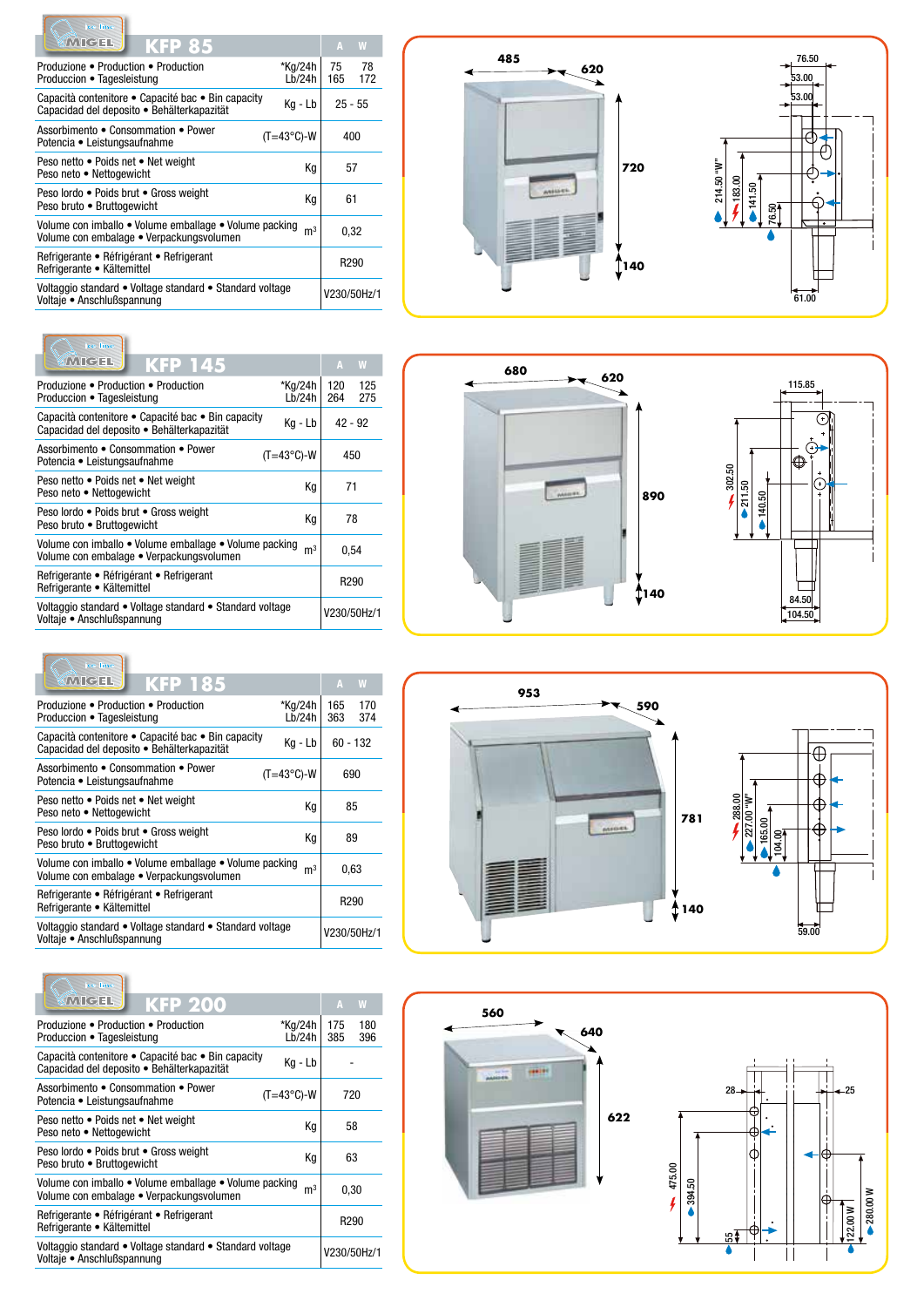| ico lino                                                                                           |                     |                |                  |            |
|----------------------------------------------------------------------------------------------------|---------------------|----------------|------------------|------------|
| <b>MIGH</b><br><b>KFP 300</b>                                                                      |                     |                | A                | W          |
| Produzione ● Production ● Production<br>Produccion • Tagesleistung                                 | *Kg/24h<br>Lb/24h   |                | 270<br>594       | 275<br>605 |
| Capacità contenitore · Capacité bac · Bin capacity<br>Capacidad del deposito · Behälterkapazität   | Kg - Lb             |                |                  |            |
| Assorbimento • Consommation • Power<br>Potencia • Leistungsaufnahme                                | $(T=43^{\circ}C)-W$ |                | 920              |            |
| Peso netto . Poids net . Net weight<br>Peso neto . Nettogewicht                                    |                     | Кq             | 58               |            |
| Peso lordo · Poids brut · Gross weight<br>Peso bruto . Bruttogewicht                               |                     | Кq             | 63               |            |
| Volume con imballo • Volume emballage • Volume packing<br>Volume con embalage · Verpackungsvolumen |                     | m <sup>3</sup> | 0.30             |            |
| Refrigerante • Réfrigérant • Refrigerant<br>Refrigerante · Kältemittel                             |                     |                | R <sub>290</sub> |            |
| Voltaggio standard • Voltage standard • Standard voltage<br>Voltaje • Anschlußspannung             |                     |                | V230/50Hz/1      |            |

| ico lino                                                                                             |                     |                  |             |
|------------------------------------------------------------------------------------------------------|---------------------|------------------|-------------|
| <b>KMGEL</b><br><b>KFP 600</b>                                                                       |                     | A                | W           |
| Produzione ● Production ● Production<br>Produccion • Tagesleistung                                   | *Kg/24h<br>Lb/24h   | 500<br>1100 1120 | 510         |
| Capacità contenitore • Capacité bac • Bin capacity<br>Capacidad del deposito · Behälterkapazität     | Kg - Lb             |                  |             |
| Assorbimento • Consommation • Power<br>Potencia • Leistungsaufnahme                                  | $(T=43^{\circ}C)-W$ | 1950             |             |
| Peso netto • Poids net • Net weight<br>Peso neto • Nettogewicht                                      | Κq                  | 111              |             |
| Peso lordo · Poids brut · Gross weight<br>Peso bruto . Bruttogewicht                                 | Κq                  | 115              |             |
| Volume con imballo • Volume emballage • Volume packing<br>• Volume con embalage • Verpackungsvolumen | m <sup>3</sup>      | 0,48             |             |
| Refrigerante • Réfrigérant • Refrigerant<br>Refrigerante · Kältemittel                               |                     | R <sub>290</sub> |             |
| Voltaggio standard • Voltage standard • Standard voltage<br>Voltaje · Anschlußspannung               |                     |                  | V230/50Hz/1 |

 $\overline{\phantom{0}}$ 

| ice line                                                                                             |                     |                  |             |
|------------------------------------------------------------------------------------------------------|---------------------|------------------|-------------|
| <b>KMGEL</b><br><b>KFP 1200</b>                                                                      |                     | А                | <b>W</b>    |
| Produzione ● Production ● Production<br>Produccion • Tagesleistung                                   | *Kg/24h<br>Lb/24h   | 970<br>2134 2156 | 980         |
| Capacità contenitore • Capacité bac • Bin capacity<br>Capacidad del deposito · Behälterkapazität     | Kg - Lb             |                  |             |
| Assorbimento • Consommation • Power<br>Potencia • Leistungsaufnahme                                  | $(T=43^{\circ}C)-W$ | 3600             |             |
| Peso netto • Poids net • Net weight<br>Peso neto . Nettogewicht                                      | Кq                  | 173              |             |
| Peso lordo . Poids brut . Gross weight<br>Peso bruto . Bruttogewicht                                 | Кq                  | 190              |             |
| Volume con imballo • Volume emballage • Volume packing<br>• Volume con embalage • Verpackungsvolumen | m <sup>3</sup>      | 0,76             |             |
| Refrigerante • Réfrigérant • Refrigerant<br>Refrigerante · Kältemittel                               |                     | R452A            |             |
| Voltaggio standard • Voltage standard • Standard voltage<br>Voltaje • Anschlußspannung               |                     |                  | V400/50Hz/3 |
|                                                                                                      |                     |                  |             |

| ice line                                                                                             |                     |                        |
|------------------------------------------------------------------------------------------------------|---------------------|------------------------|
| <b>KMGEL</b><br><b>KFP 2500</b>                                                                      |                     | W<br>А                 |
| Produzione ● Production ● Production<br>Produccion • Tagesleistung                                   | *Kg/24h<br>Lb/24h   | 1700 1720<br>3740 3870 |
| Capacità contenitore · Capacité bac · Bin capacity<br>Capacidad del deposito · Behälterkapazität     | Kg - Lb             |                        |
| Assorbimento • Consommation • Power<br>Potencia • Leistungsaufnahme                                  | $(T=43^{\circ}C)-W$ | 2x3600                 |
| Peso netto . Poids net . Net weight<br>Peso neto . Nettogewicht                                      | Κq                  | 295                    |
| Peso lordo · Poids brut · Gross weight<br>Peso bruto . Bruttogewicht                                 | Κq                  | 318                    |
| Volume con imballo • Volume emballage • Volume packing<br>• Volume con embalage • Verpackungsvolumen | $\mathsf{m}^3$      | 1,40                   |
| Refrigerante • Réfrigérant • Refrigerant<br>Refrigerante • Kältemittel                               |                     | R452A                  |
| Voltaggio standard • Voltage standard • Standard voltage<br>Voltaje • Anschlußspannung               |                     | V400/50Hz/3            |
|                                                                                                      |                     |                        |

![](_page_3_Figure_4.jpeg)

![](_page_3_Figure_5.jpeg)

![](_page_3_Figure_6.jpeg)

![](_page_3_Figure_7.jpeg)

![](_page_3_Figure_8.jpeg)

![](_page_3_Figure_9.jpeg)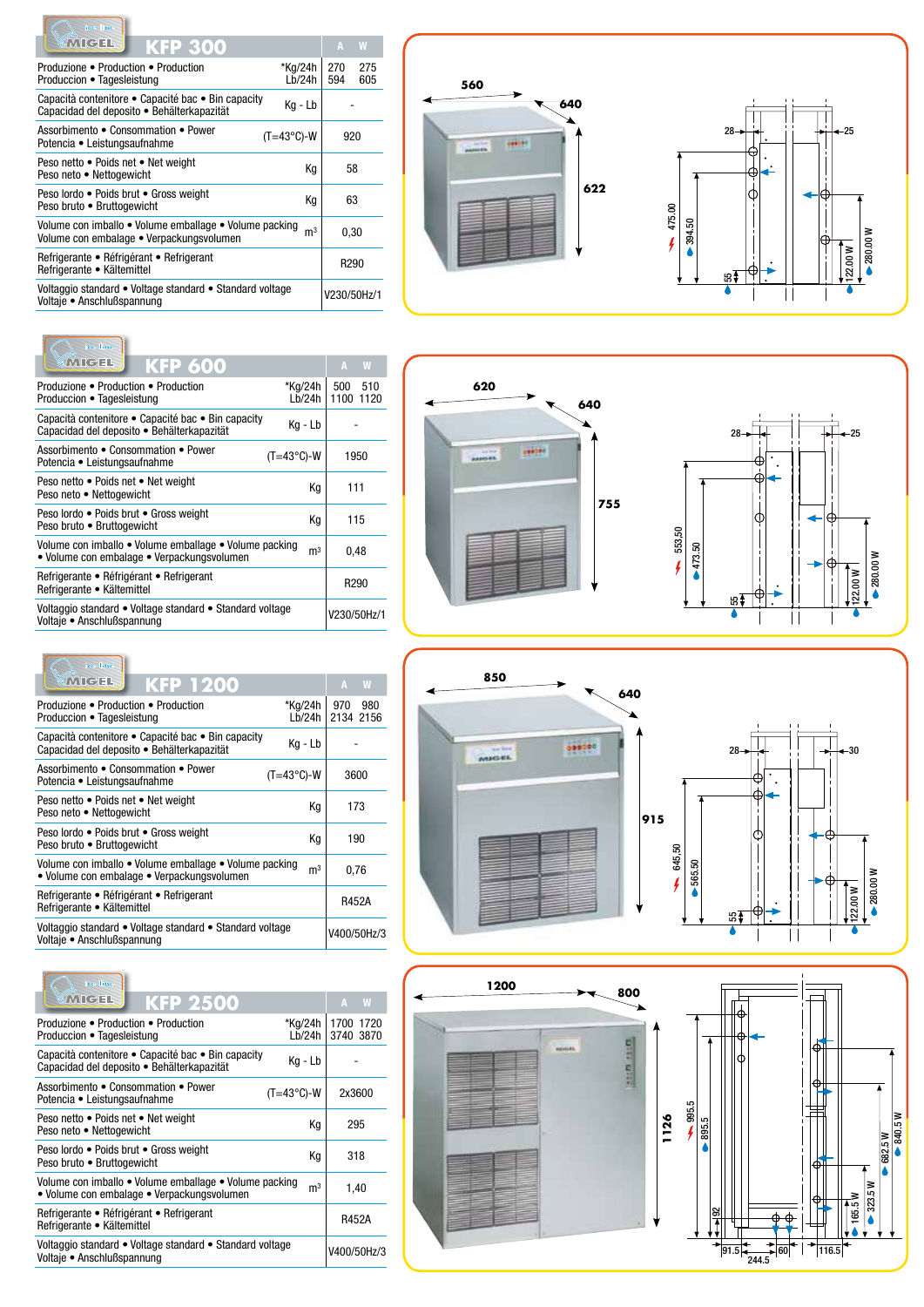| ice line                                                                                            |                |            |
|-----------------------------------------------------------------------------------------------------|----------------|------------|
| <b><i>CMGEL</i></b><br><b>TF 60/RB 60</b>                                                           |                | A          |
| Capacità contenitore • Capacité bac • Bin capacity<br>Capacidad del deposito · Behälterkapazität    | Kg - Lb        | $60 - 132$ |
| Peso netto . Poids net . Net weight<br>Peso neto • Nettogewicht                                     | Кq             | 47         |
| Peso lordo . Poids brut . Gross weight<br>Peso bruto . Bruttogewicht                                | Кq             | 51         |
| Volume con imballo • Volume emballage<br>Volume packing • Volume con embalage<br>Verpackungsvolumen | m <sup>3</sup> | 0.41       |

| ice line                                                                                            |                |             |
|-----------------------------------------------------------------------------------------------------|----------------|-------------|
| <b><i><u>IMIGH</u></i></b><br><b>TF 100/RB 100</b>                                                  |                | W<br>A      |
| Capacità contenitore • Capacité bac • Bin capacity<br>Capacidad del deposito · Behälterkapazität    | Kg - Lb        | $100 - 220$ |
| Peso netto • Poids net • Net weight<br>Peso neto • Nettogewicht                                     | Кq             | 57          |
| Peso lordo · Poids brut · Gross weight<br>Peso bruto . Bruttogewicht                                | Κa             | 61          |
| Volume con imballo • Volume emballage<br>Volume packing • Volume con embalage<br>Verpackungsvolumen | m <sup>3</sup> | 0.54        |

| ice line<br><b>KMICH!</b><br><b>B 100/BF 100</b>                                                    |                | W<br>A    |
|-----------------------------------------------------------------------------------------------------|----------------|-----------|
| Capacità contenitore • Capacité bac • Bin capacity<br>Capacidad del deposito · Behälterkapazität    | Kg - Lb        | 100 - 220 |
| Peso netto • Poids net • Net weight<br>Peso neto • Nettogewicht                                     | Кq             | 31        |
| Peso lordo · Poids brut · Gross weight<br>Peso bruto . Bruttogewicht                                | Кq             | 38        |
| Volume con imballo • Volume emballage<br>Volume packing • Volume con embalage<br>Verpackungsvolumen | m <sup>3</sup> | 0.54      |

| ico line                                                                                            |                |           |  |
|-----------------------------------------------------------------------------------------------------|----------------|-----------|--|
| <b>CMICEL</b><br><b>B 150/BF 150</b>                                                                |                | W<br>A    |  |
| Capacità contenitore • Capacité bac • Bin capacity<br>Capacidad del deposito · Behälterkapazität    | Kg - Lb        | 150 - 330 |  |
| Peso netto • Poids net • Net weight<br>Peso neto • Nettogewicht                                     | Кq             | 49        |  |
| Peso lordo · Poids brut · Gross weight<br>Peso bruto . Bruttogewicht                                | Κq             | 55        |  |
| Volume con imballo · Volume emballage<br>Volume packing . Volume con embalage<br>Verpackungsvolumen | m <sup>3</sup> | 0.90      |  |

| ico line<br><b><i><u>MICH</u></i></b><br><b>B 250/BF 250</b>                                        |                | W<br>А      |
|-----------------------------------------------------------------------------------------------------|----------------|-------------|
| Capacità contenitore • Capacité bac • Bin capacity<br>Capacidad del deposito · Behälterkapazität    | Kg - Lb        | $250 - 550$ |
| Peso netto . Poids net . Net weight<br>Peso neto . Nettogewicht                                     | Κq             | 62          |
| Peso lordo · Poids brut · Gross weight<br>Peso bruto . Bruttogewicht                                | Кq             | 68          |
| Volume con imballo · Volume emballage<br>Volume packing • Volume con embalage<br>Verpackungsvolumen | m <sup>3</sup> | 1.09        |

![](_page_4_Figure_5.jpeg)